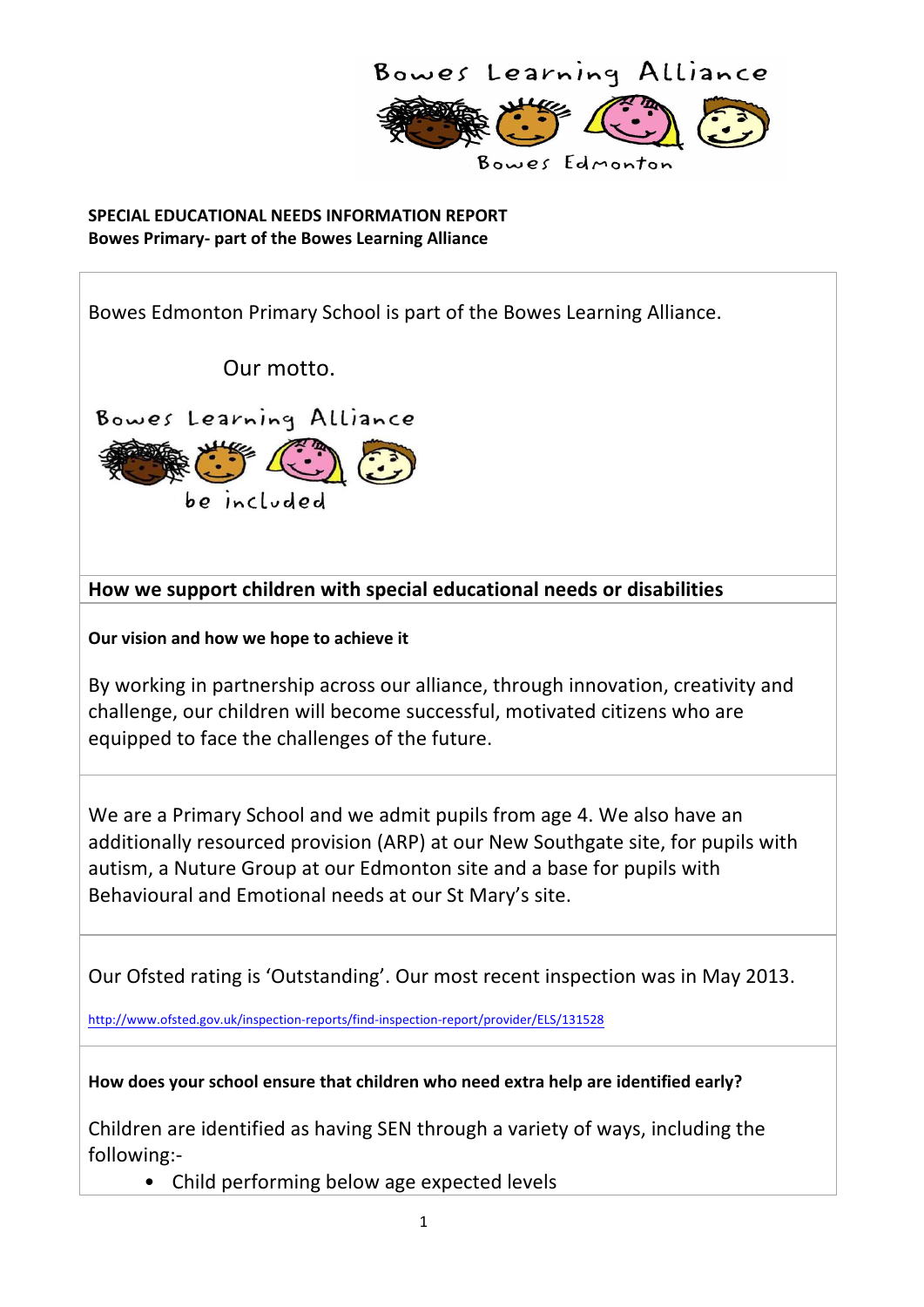- Concerns raised by parent
- Concerns raised by teacher, for example if behaviour or self-esteem is affecting performance
- Liaison with external agencies, eg., Educational Psychology Service
- Health diagnosis through a paediatrician
- Liaison with previous school or setting, if applicable

### What should a parent do if they think their child may have special educational needs?

- Talk to us in the first instance contact your child's class teacher; if you still have concerns you can contact Head of School Androulla Georgiou or Assistant Head Andrea Savas or Assistant head Teacher for Inclusion Glynne Hill.
- We pride ourselves on building positive relationships with parents. We are open and honest with parents and hope that they are able to do the same with us.

## Who will explain my child's needs and progress to me?

- The class teacher will meet with parents at least on a termly basis (this could be as part of the Parents' Consultation Meeting) to discuss your child's needs, support and progress.
- For further information the Head of School or Assistant Head Teacher is available to discuss support in more detail.

#### How will school support my child?

- Our Head of School and Assistant Head Teacher for Inclusion oversee all support and progress of any child requiring additional support across the school.
- The class teacher will oversee, plan and work with each child with special educational needs or disabilities in their class to ensure that progress in every area is made.
- There may be a Teaching Assistant working with your child, either individually or as part of a group, if this is seen as necessary by the class teacher. The regularity of these sessions will be explained to parents when the support starts.

## How are the Governors involved and what are their responsibilities?

- The Assistant Head Teacher for Inclusion reports to the Governors every term to inform them about the progress of children with special educational needs or disabilities; this report does not refer to individual children and confidentiality is maintained at all times.
- One of the Governors is responsible for special educational needs and meets regularly with the Assistant Head Teacher for Inclusion. They also report to the Governors to keep them informed.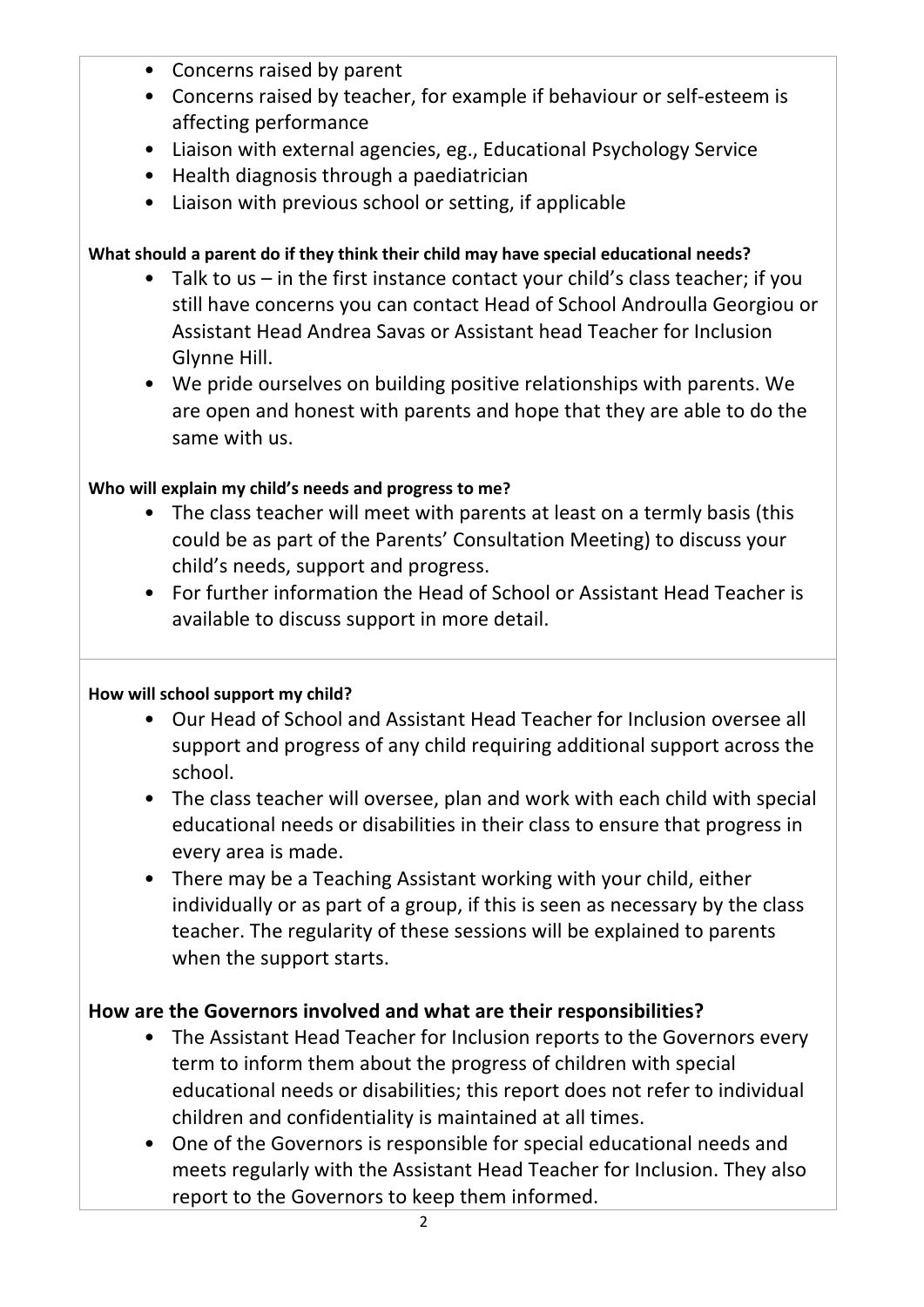• The Governors agree priorities for spending within the special educational needs budget with the overall aim that all children receive the support they need in order to make progress.

### How do teachers match the curriculum to an individual child's needs?

- Class work is pitched at an appropriate level so that all children are able to access it according to their specific needs. Typically this might mean that in a lesson there would be three different levels of work set for the class, however on occasions this can be individually differentiated.
- The benefit of this type of differentiation is that all children can access a lesson and learn at their level.

### How are the school's resources allocated and matched to children's special educational needs?

- We ensure that all children with special educational needs are provided for to the best of the school's ability with the funds available.
- We have a team of teaching assistants and part of their responsibility is to deliver programmes designed to meet individuals' or groups of children's needs.
- The budget is allocated on a needs basis. The children who have the most complex needs are given the most support.

### How is the decision made about what type and how much support my child will receive?

- The class teacher, the Assistant Headteacher for inclusion and Head of School will discuss the child's needs and what support would be appropriate.
- Different children will require different levels of support in order to help them make progress and achieve their potential.

#### How does the school judge whether the support has had an impact?

- By reviewing children's targets termly on Learning Support Plans and ensuring they are being met.
- By monitoring whether the child is making progress academically against national/age expected levels, discussed at Progress Meetings, attended by the Year Group Class Teachers, Achievement Leader and the Senior Leadership team.
- Through verbal feedback from the teacher, parent and pupil.
- Children may be taken off the SEN register when they have made sufficient progress.

#### What opportunities will there be for me to discuss my child's progress?

• We believe that your child's education should be a partnership between parents and teachers, therefore we aim to communicate with you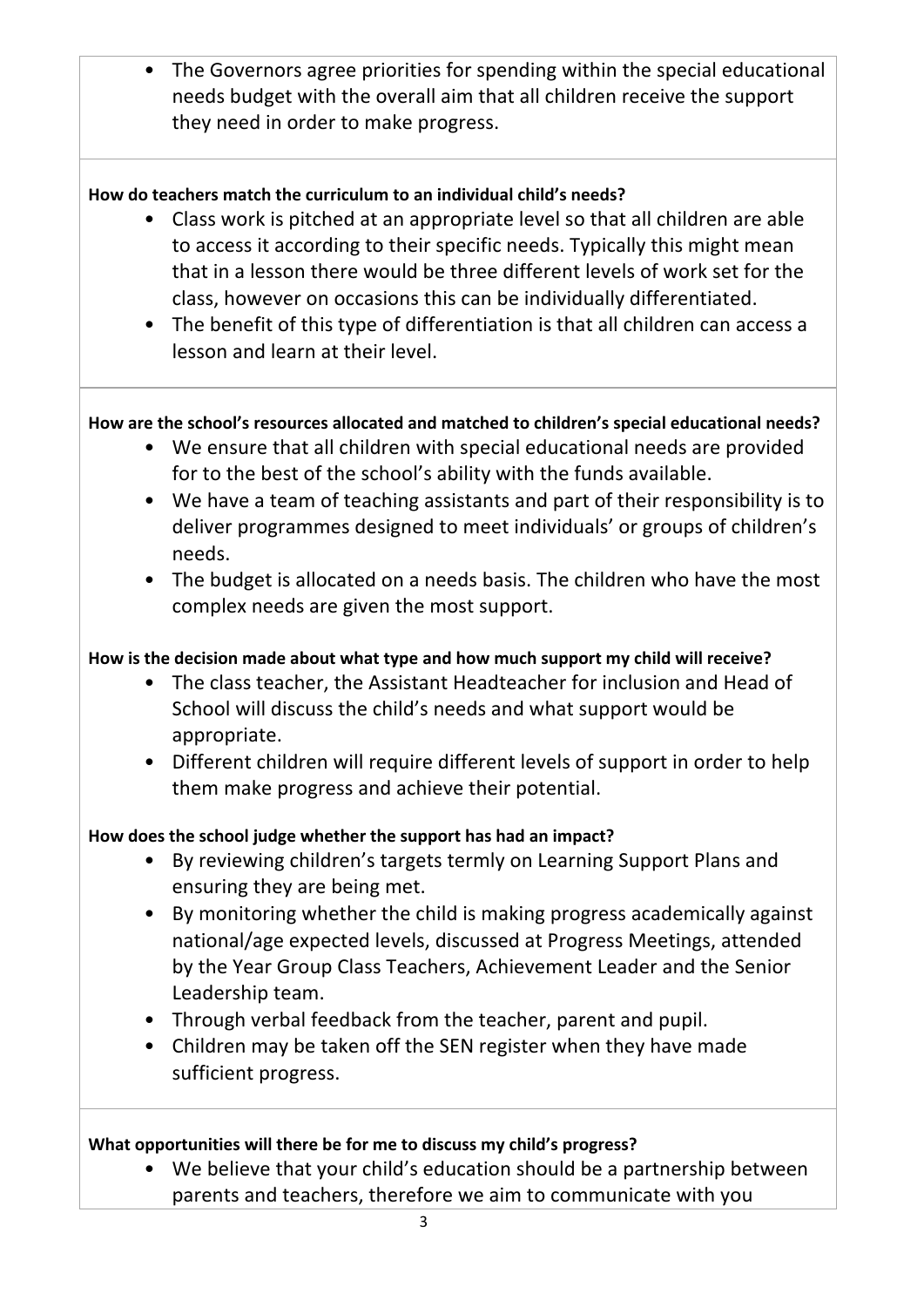regularly.

• You are welcome to make an appointment at any time to meet with either the class teacher, Assistant Headteacher or Head of School and discuss how your child is getting on.

# How will you help me to support my child's learning?

- The class teacher, Achievement leader or the Head of School can offer advice and practical ways that you can help your child at home.
- The class teacher can provide a home / school communication book which your child will bring home daily so that comments from parents and teacher can be shared.
- If your child is on the special needs register they will have a Learning Support Plan (LSP) which will have individual / group targets. This will be discussed with you on a termly basis and you will be given a copy of the LSP. The targets set are SMART (Specific, Measurable, Achievable, Realistic, Time scaled) targets, with the expectation that the child will achieve the target by the time it is reviewed.
- If your child has complex special educational needs or a disability they may have a Statement of Special Educational Needs or an Education, Health Care Plan (EHCP), which means that a formal meeting will take place annually to review your child's progress.
- Recommendations from external agencies, will be shared with you.
- Parent's are invited to 'Learning events' in school, where we share strategies on how to support your child at home

# How do you measure my child's progress?

- As a school we measure children's progress in learning against national age related expectations.
- The class teacher continually assesses each child and notes areas where they are improving and where further support is needed. We track children's progress from their admission through to Year 6, using a variety of different methods, including National Curriculum levels and some standardised tests, as appropriate.
- Children who are not making expected progress are identified through the termly Progress Meetings. In this meeting a discussion takes place about those pupils experiencing difficulties and what further support can be given to aid their progress.
- When a child's LSP is reviewed, comments are made against each target to show what progress has been made. If the child has not met the target, the reasons for this will be discussed, then the target may be adapted into smaller steps or a different approach may be tried to ensure the child does make progress.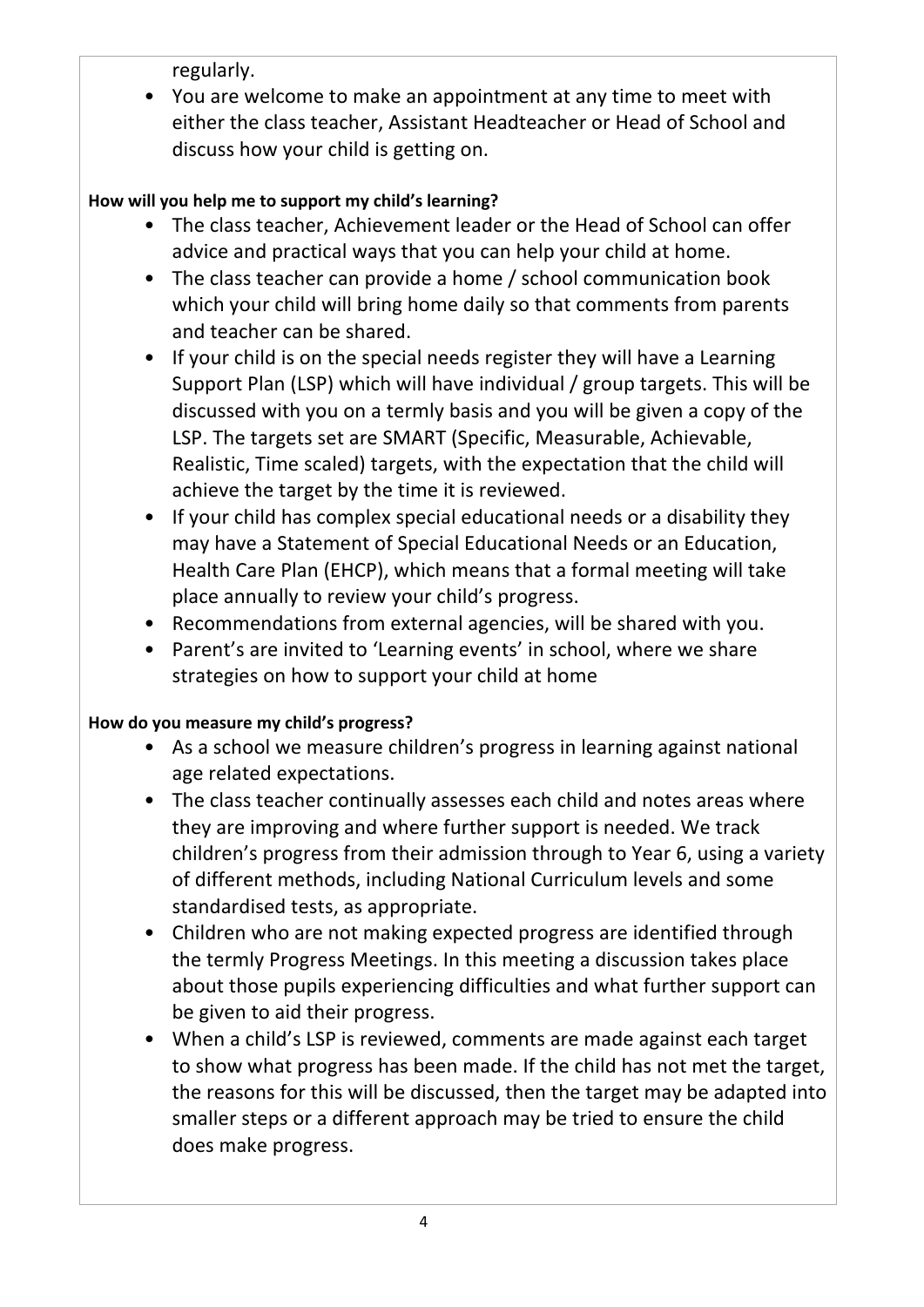What is the pastoral, medical and social support available in the school to ensure my child's **overall well-being?**

- We have a caring, understanding ethos and are an inclusive school; we welcome and celebrate diversity, and believe that high self-esteem is crucial to children's well-being.
- The class teacher has overall responsibility for the pastoral, medical and social care of every child in their class, therefore this should be your first point of contact. If further support is required the class teacher liaises with the Head of School for further advice and support. This may involve working alongside outside agencies such as Health and Social Services, and/or the Behaviour Support Service.

### How does the school manage the administration of medicines and personal care?

- We have a policy regarding the administration and management of medicines on the school site.
- Parents need to contact the class teacher if medication is recommended by Health Professionals to be taken during the school day.
- The school welfare staff administer medicines. Individual care plans are written by the welfare assistant in conjunction with the parents and health professional.
- Staff have regular training regarding conditions and medication affecting individual children so that all staff can manage minor medical situations if the need arises.
- If a child requires personal hygiene care this will be managed through an individual care plan.

## What support is there for behaviour, avoiding exclusion and increasing attendance?

- We have a positive approach to behaviour management with a clear Behaviour and Discipline policy that is followed by all staff and pupils.
- If a child is at risk of exclusion a Pastoral Support Plan (PSP) is written with the child (if appropriate) and parents to identify the specific issues and reflect the relevant support and targets in place.
- After any serious behaviour incidents we will inform you what has happened by letter. We would then expect the child to reflect upon their behaviour with you; this helps to identify why the incident happened and what the child needs to do differently next time to change and improve their behaviour.
- The attendance of every child is monitored on a daily basis by the attendance officer. Lateness and absence are recorded and reported to the Head Teacher and Governing Body.
- Good class attendance is rewarded through a special mention in weekly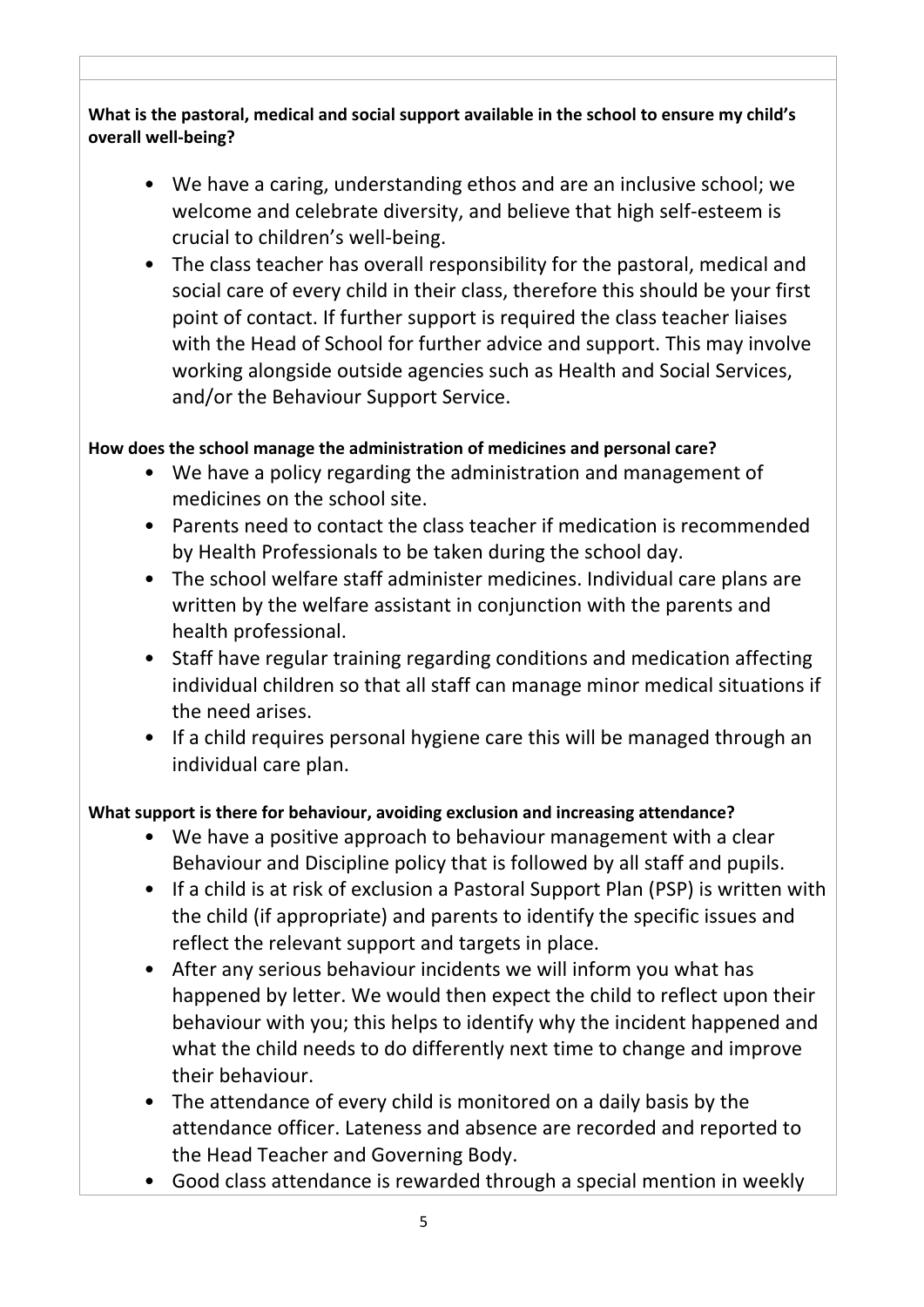achievement assemblies. Every term, the class with the best attendance is able to choose a fun trip.

## How will my child be able to contribute their views?

- We value and celebrate each child's views on all aspects of school life. This is usually carried out through the School Council.
- Our Learning Journey enables pupils to choose some of what is taught and how it is delivered, thus taking responsibility for their own learning.
- Children who have Learning Support Plans (LSP) discuss their targets with their class teacher.
- If your child has a Statement of Special Educational Needs, or an Education, Health Care Plan, their views will be sought at the review stage, if appropriate.

# What specialist services and expertise are available at or accessed by the school?

• We work closely with any external agencies that we feel are relevant to individual children's needs within our school. These may include: GP, School Nurse, Clinical Psychologist, Paediatrician, Speech & Language Therapist, Occupational Therapist, Educational Psychologist, the Behaviour Support Service, the Child and Adolescent Mental Health Service (CAMHS) and Social Services, including Cheviots Children's Disability Service, and Social Workers.

## **What training have the staff supporting children with special educational needs had, or are currently having?**

- Within the Alliance we have a member of staff trained as a specialist teacher of Specific Learning Difficulties (Dyslexia).
- A number of teachers and teaching assistants are 'Approach' trained to safely support and isolate children demonstrating unsafe behaviour (these incidents are always recorded).
- All our teaching assistants have had training in delivering Read, Write, Inc. and some other reading, spelling, phonics and multi-sensory programmes.
- All our teaching assistants have had training in delivering Maths Makes Sense programmes.
- A small number of teaching assistants are trained to deliver Tiger Team sessions, an intervention to help develop gross motor skills.
- Staff within our Additionally Resourced Provision are experienced and skilled in a range of Autism-specific strategies, such as TEACCH (Treatment and Education of Autistic and related Communicationimpaired Children) and PECS (Picture Exchange Communication System).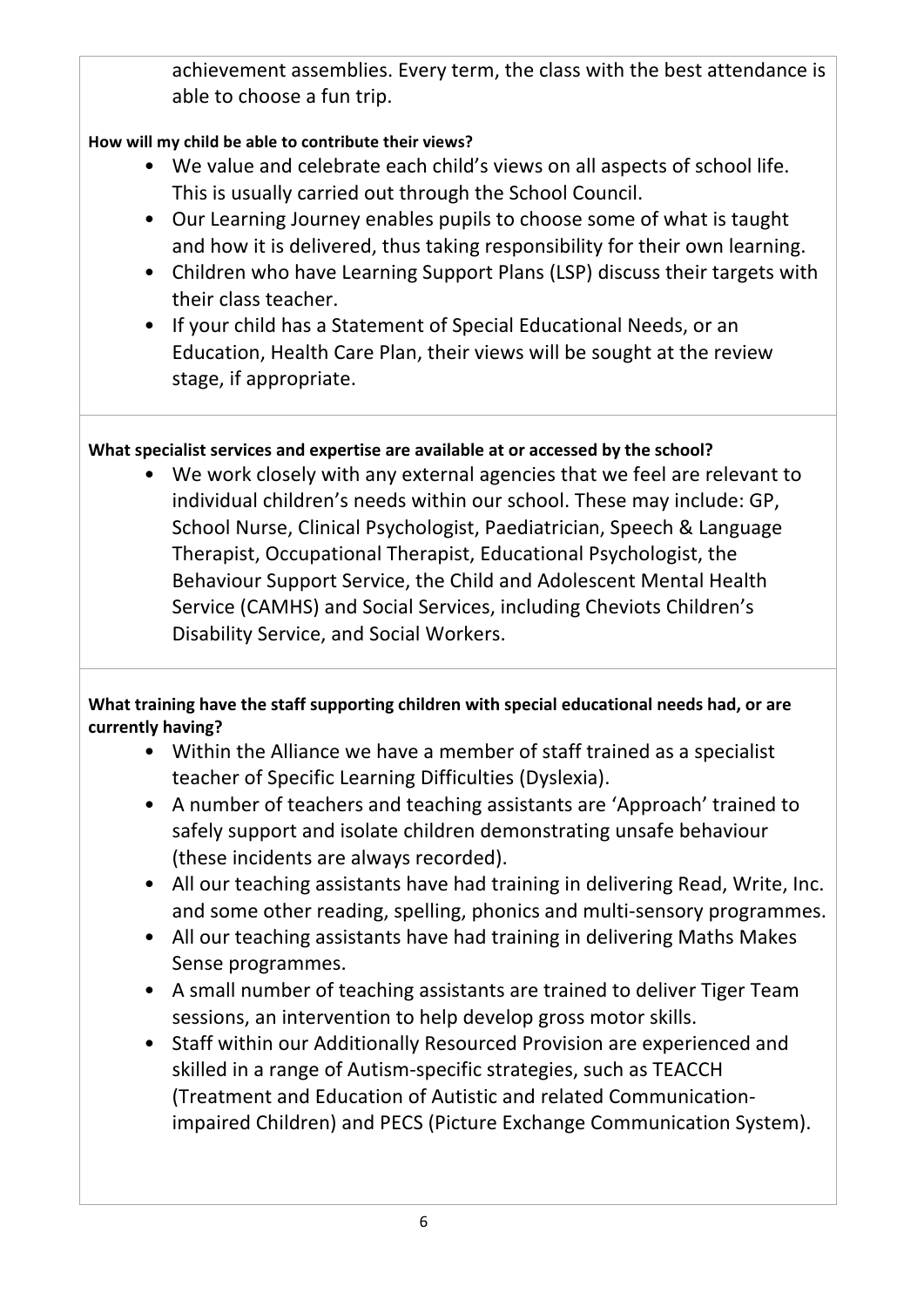How will my child be included in activities outside the classroom including day and residential **trips?**

- We aim for all children to be included on school day trips and residential stays. We will provide the necessary adaptations, having consulted with you, to ensure that this is successful.
- A risk assessment is carried out prior to any off-site activity to ensure everyone's health & safety will not be compromised. In the unlikely event that it is considered unsafe for a child to take part in an activity, then alternative activities which will cover the same curriculum areas will be provided in school.

#### How accessible is the school environment?

• Our Edmonton site is on one level and has one toilet with wheelchair access and large enough to accommodate changing and personal hygiene.

#### How will the school prepare and support my child when joining the school or transferring to a **new school?**

- We encourage all new children to visit the school prior to starting with us.
- For children with special educational needs or a disability we may facilitate a phased transition to help your child acclimatise to their new surroundings. We would also visit them in their current setting if appropriate.
- We write social stories with children to help explain and prepare them for any major transition.
- When children are preparing to leave us for secondary school, we arrange visits for them.
- We liaise closely with staff when receiving and transferring children from and to different schools, ensuring all relevant paperwork is passed on and all needs are discussed and understood.
- If your child has a Statement, or an Education, Health Care Plan, and is changing to a new school we will, whenever possible, arrange a review meeting with relevant staff from the receiving school.

#### How parents are involved in school life?

- We have 'Bring your Parent to School' days which give parents the opportunity to see and participate in their children's learning.
- We have 'Curriculum meetings' during which parents are invited to offer